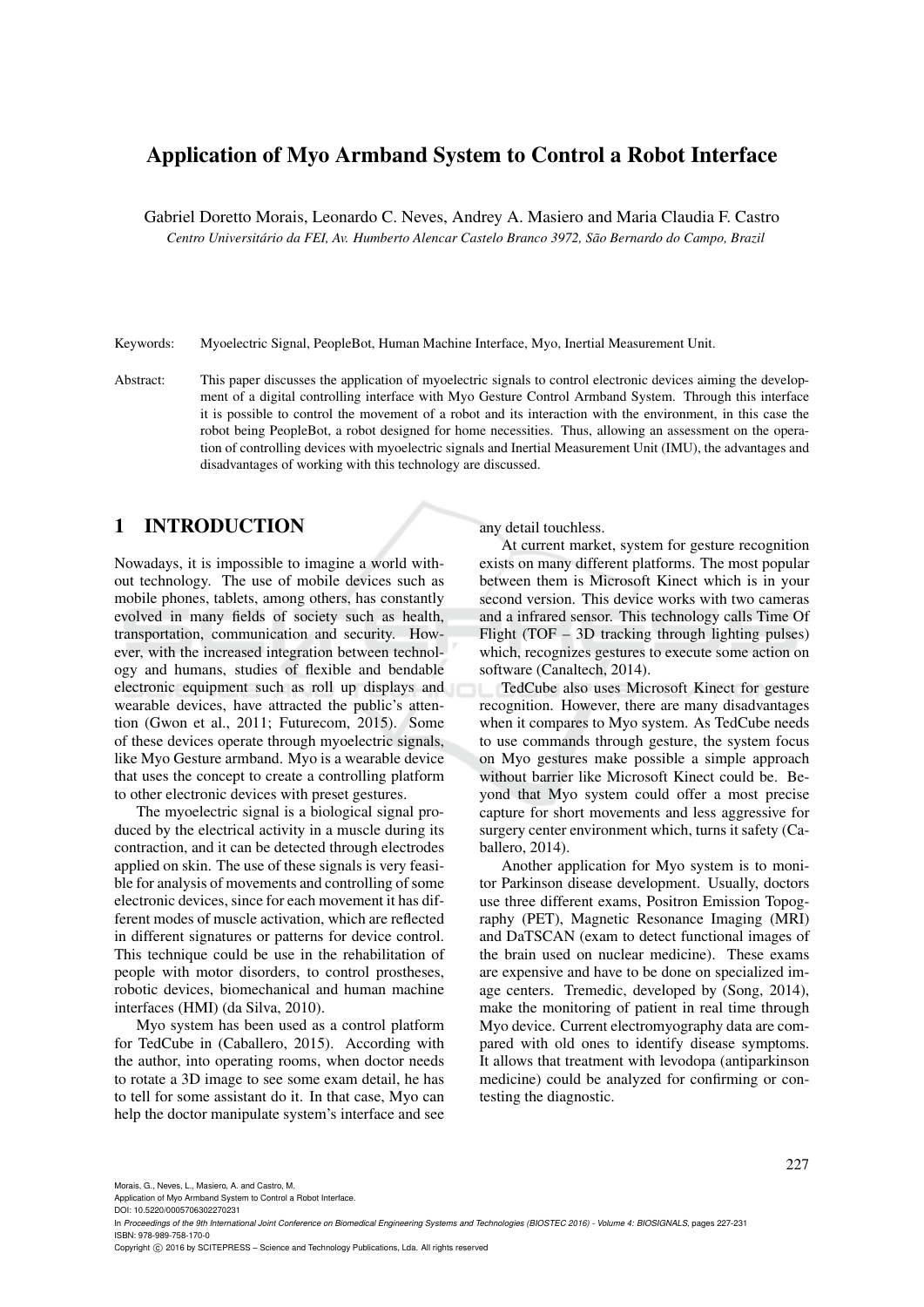Comparing to others gestures recognition system, Myo has some disadvantages to define the depth. Device's algorithm works with data acquired through eight electromyographic sensors, divide on inertial sensors and rotational sensors. But this information cannot generate object reference in a 3D world like Microsoft Kinect does. But it helps to work with another devices as smart-phones, personal computers, wearable gadgets, even robots (Bullok, 2015).

In this paper, we focus on the application of Myo Armband in the development of a controlling interface for PeopleBot robot. This kind of application could be used in many ways like reaching bio-infected or radioactive places or any place that would be harmful to human beings. Also, another application is to control a robot for helping elderly or disabled people on tasks involving motion and drag and drop objects, for example. In that way, we chose PeopleBot because its hardware is made to human-robot interaction problems. It has wheels to move and a grip to get objects on the top of a table.

To integrate Myo and PeopleBot, we use ROS (Robot Operating System) which allows the connection of the commands interpreted by Myo and sent to the robot controller. This study shows the advantages and disadvantages of working with myoelectric controlling devices and what improvements are need to make it better as a HMI for helping people on daily life.

# 2 METHODS AND DEVELOPMENT

SCIENCE *A*ND

At start, it was necessary to study the general operation of Myo. Initially, we used the Myo Connect software, developed by Thalmic labs, that deal with the events of sensors and was used to control softwares like media players, slide show presentations programs and on-line games. Scripts were made in Lua programming language as interface (Labs, 2015).

To identify movements through Myo software needs a classifier to determine the best combination of the eight existing sensors. To understand how it works, figure 1 presents sensors raw data for movements from wave-out to wave-in. On figure 1 has the best combination of the sensors to classify the movements. It can note on graphics the inverse relationship between two sensors located on main muscles to make the movement. At last graphic the electrodes have a minimal influence for the movement. The other graphics are too embracing and it cannot conclude anything relevant.

Aiming the application on the ROS platform, the



Figure 1: Relationship between the data electrodes to a muscle activating for a movement.

use of the Myo Connect and programs developed in Lua script were not sufficient to create communication between computer and robot. There are many factors that influence on it like incompatibility between operating systems. Thus, the script should be able to access directly raw information from sensors (hexadecimal matrix information) to use it in such manner to control the robot.

Methods to communicate the Myo platform, that was developed for Windows and MacOS operational systems, with the ROS, developed for Linux operational system which controls the robot should be addressed. The communication between operational systems, which require a network with at least two computers was aborted due to its low flexibility and possible delays in the communication. The alternative that was chosen receive data from the sensors of Myo directly on the same platform of the robot.

For signal acquisition, the script developed by Danny Zhu, under license from MIT (Dzhu, 2015) was used. Raw data is read from the sensors of the armband and allows its visualization and the manipulation to be used for PeopleBot controlling (figure 2).



Figure 2: PeopleBot (TelepresenceRobots.com, 2015).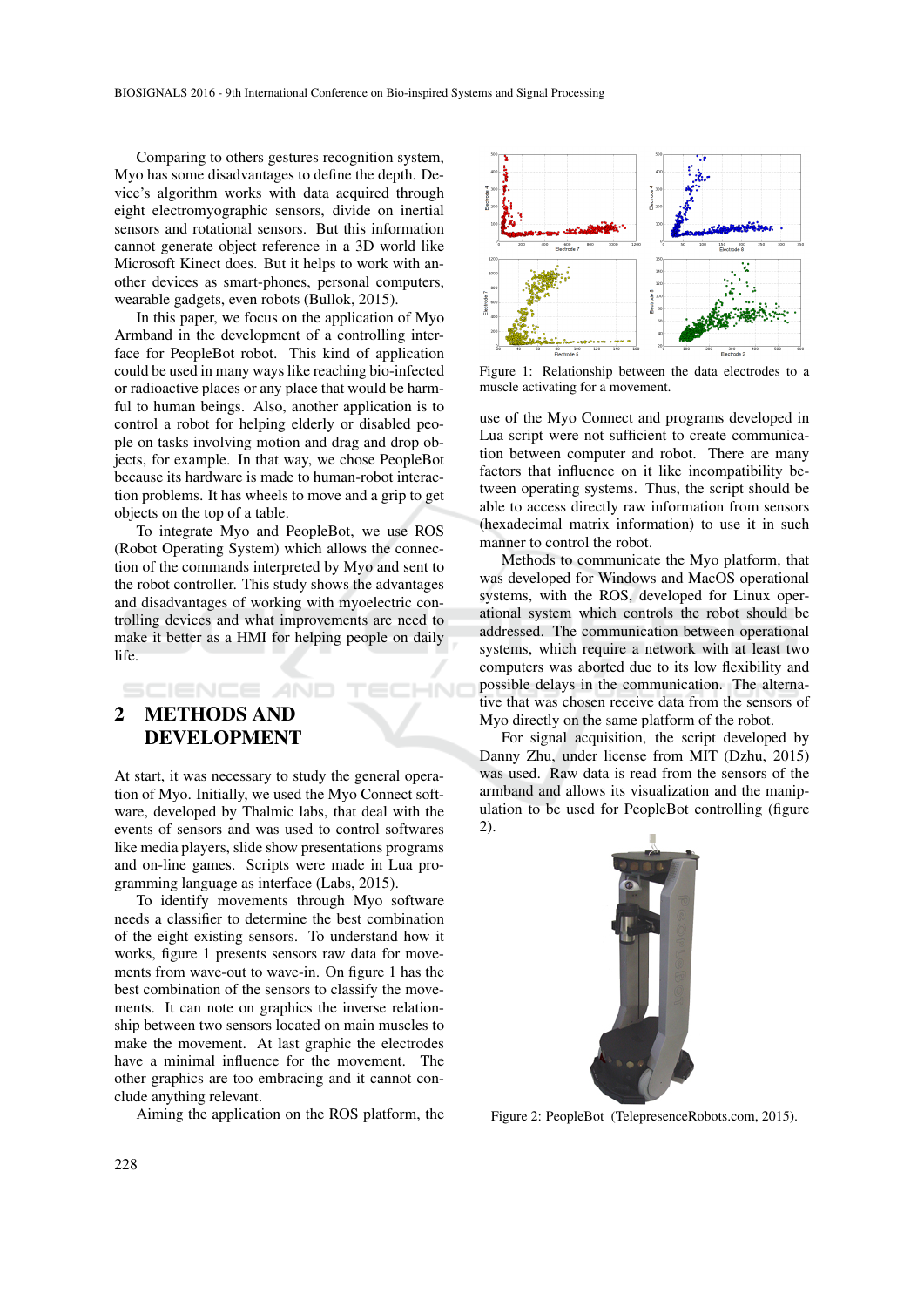#### 2.1 Publishing Myo's Information

With raw data, a simple algorithm was written to get then and publish to the robot with the action to be executed. Figure 3 shows the system architecture. There are four algorithms (or topics, as they are called on ROS) to communicate with the robot:

- The topic arm-myo returns data from the sensors, received as integer numbers of eight bits; to keep the algorithm functional independent of which arm is being worn, or how it was positioned, the topic "armmyo" was created, publishing data in eight-bit integer numbers;
- To obtain the linear speed of the robot, the  $q_y$ -myo was written, which converts the information from the IMU (pitch, roll and yaw) from the built-in gyro in the armband into numbers for the speed publisher; to control the linear speed in the PeopleBot's x axis, a method to normalize the data from pitch, roll and yaw (specific orientation in space) was defined, publishing only the pitch on "qymyo" topic, as the x position of a 3D vector  $(x,0,0)$ , in which the maximum value assigned was 1 and the minimum -1. When passing by 0 it stops the robot;
- yv-myo allows to combine gestures, because without it, there are the limitation of five gesture controls. Combining the IMU with the gesture recognition gave a greater flexibility to increase the range of control. The technique was the combination between gesture and position of the arm. It publishes 64 bit float data to keep the script aware of the angular position of the arm;
- In order to send the original gestures, preset by Thalmic labs, the topic gest-myo publishes them into integer numbers of eight bits to the robot.



Figure 3: Operating flowchart between nodes of Myo and PeopleBot.

#### 2.2 Robot Control

To allow the controlling of the robot, is necessary for Myo to be synchronized. This is done with the standard gesture from Thalmic Labs. The movement of the robot depends on the state of the motors, so for activate them we defined the fingers-spread gesture with

angular information under 0.5. All the controlling of the robot depends on the angular position of the user's arm, defined by: Above 0.5: robot's gripper control, below 0.5: robot's movement control.



Figure 4: Illustration of the control area.

The movement of the robot was set through gestures as shown in figure 6:

- Fingers spread enables and disable of motors:
- Fist stops the robot;
- Wave in turns the robot clockwise;
- Wave out turns the robot anticlockwise;
- Double tap enables linear movement of the robot. Figure 5 shows how to move the arm to control the robot velocity.

Gripper movements: ATIONS

- Fingers spread opens the gripper;
- Fist closes the gripper;
- Wave in raises the gripper;
- Wave out lowers the gripper;
- Double tap stops all movements.

# 3 RESULTS

With the study of PeopleBot's operation and the ROS platform, allied to the knowledge about Myo, it was possible to create a functional interface to the robot using the myoelectric technology. PeobleBot could be controlled to perform movements and grips.

One of the advantages of controlling computational applications with Myo is that the controlling response is very fast, furthermore, having a gyroscope, accelerometer and control of its raw data, despite the lack of gestures, can create combinations that overcomes some of this limitations, and is very practical/comfortable for user.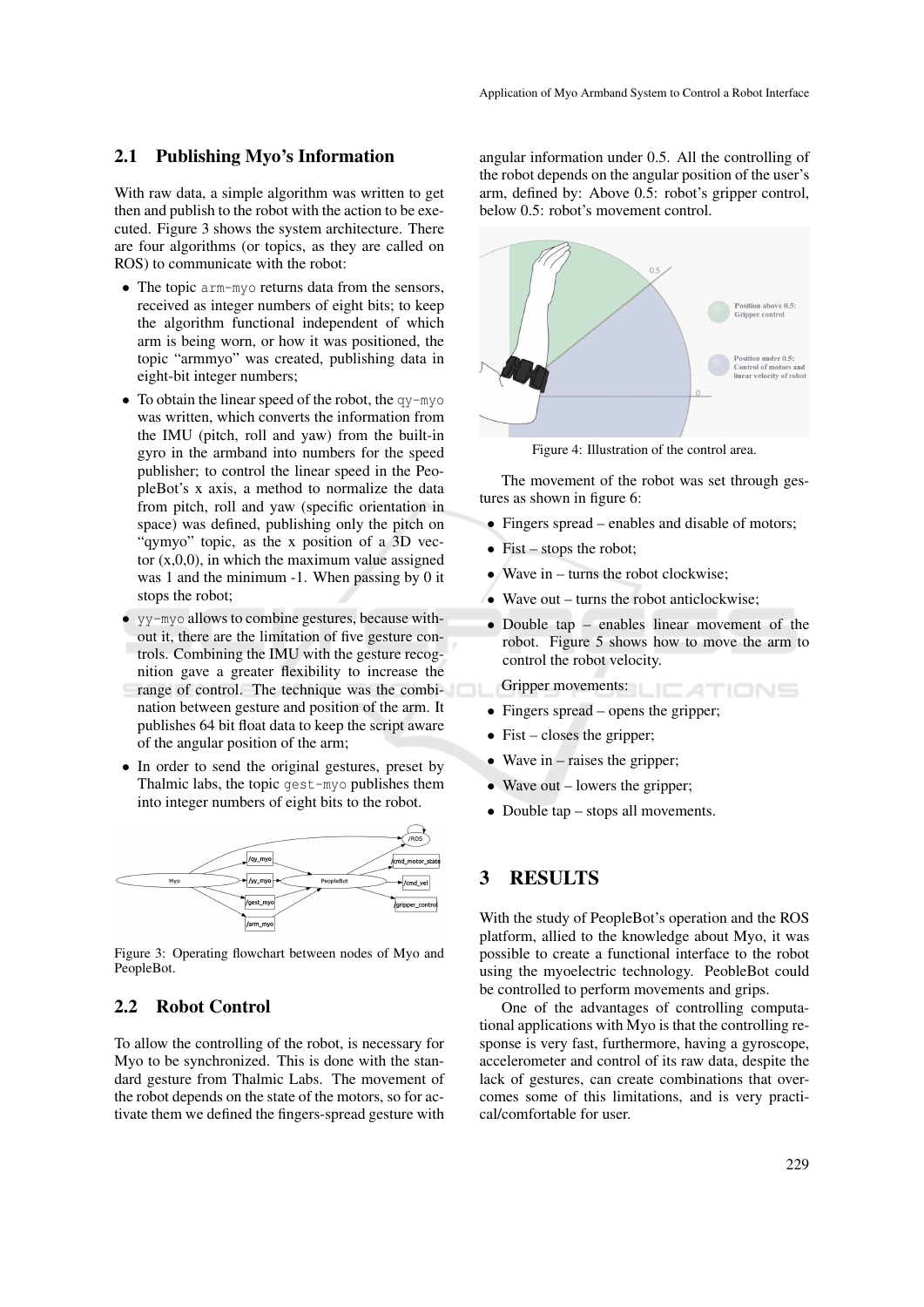

Figure 5: Example of arm motion to control the linear velocity.



Figure 6: Illustration to control PeopleBot's motors and its movements.



Figure 7: Illustration of gripper control.

To analyze how precise are the detection of movements by the software, some tests were executed on five volunteers. Before test begins, volunteers make the gestures a few times to be familiarized with movements and also to get the timing for performing each gesture. It needs a interval from one second between each one. After training time, users made 20 times each gesture in a random sequence. The mean classification rate to distinguish among movements was 93,6% which, determining an efficient scan of myoelectric signs by the hardware also due to feedback interaction with the robot.

During the creation process and the studies of the interface, we found some difficulties: For the number of tasks performed by the robot, we had few gestures available. Thus, it can be concluded that the gestural options offered by Myo are limited for controlling more complex devices. Another point noted was that the continuous use of the equipment can cause some muscle discomfort due to fatigue generated by the repetition of gestures, which also causes problems in the recognition of the data. Apparently, muscle fatigue causes different myoelectric signals to the gesture performed or just turns it more difficult to be recognized by the algorithm. Physical activity before the use of Myo seems to cause difficulty on determining the gestures as well.